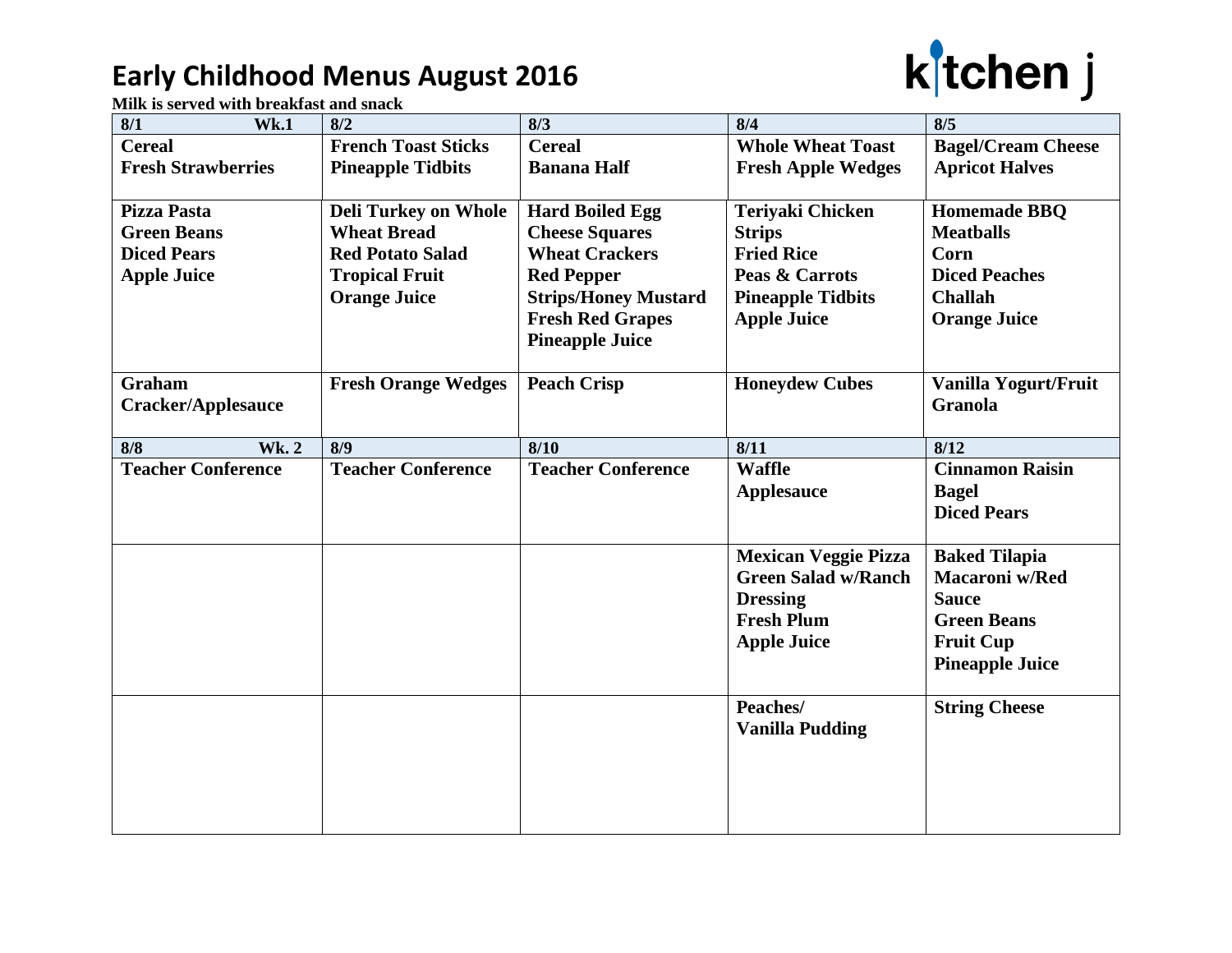## **Early Childhood Menus August 2016**



**Milk is served with breakfast and snack**

| <b>Monday</b>                 | <b>Tuesday</b>              | Wednesday                   | <b>Thursday</b>             | Friday                                 |
|-------------------------------|-----------------------------|-----------------------------|-----------------------------|----------------------------------------|
| <b>Wk.3</b><br>8/15           | 8/16                        | 8/17                        | 8/18                        | 8/19                                   |
| <b>Cereal</b>                 | <b>Fresh Baked Biscuit</b>  | <b>Cereal</b>               | <b>English Muffin Half</b>  | <b>Pancake</b>                         |
| <b>Tropical Fruit</b>         | <b>Fresh Orange Wedges</b>  | <b>Banana Half</b>          | <b>Pineapple Tidbits</b>    | <b>Cinnamon Apple</b><br><b>Slices</b> |
| <b>Tuna Salad</b>             | <b>Taco Tuesday</b>         | <b>Pizza Bagel</b>          | <b>Homemade Turkey</b>      | <b>Homemade Chicken</b>                |
| <b>Broccoli/RanchDressing</b> | <b>Seasoned Taco Meat</b>   | <b>Baby Carrots/</b>        | <b>Burger on Slider Bun</b> | <b>Nuggets/Honey</b>                   |
| <b>Pretzel Bread Sticks</b>   | <b>Shredded Lettuce</b>     | <b>Russian Dressing</b>     | <b>Corn on Cob</b>          | <b>Mustard Sauce</b>                   |
| <b>Fresh Strawberries</b>     | <b>Diced Tomatoes/Salsa</b> | <b>Diced Pears</b>          | Watermelon                  | <b>Green Beans</b>                     |
| <b>Pineapple Juice</b>        | <b>Flour Tortilla</b>       | <b>Orange Juice</b>         | <b>Apple Juice</b>          | <b>Mandarin Oranges</b>                |
|                               | <b>Pineapple Tidbits</b>    |                             |                             | <b>Challah</b>                         |
|                               | <b>Apple Juice</b>          |                             |                             | <b>Orange Juice</b>                    |
| <b>Fresh Apple Wedges</b>     | Pimiento                    | <b>Tropical Fruit/Cake</b>  | <b>Diced Peaches</b>        | <b>Cantaloupe Cubes</b>                |
|                               | <b>Cheese/Celery Sticks</b> | <b>Square</b>               |                             |                                        |
| 8/22<br>Wk1                   | 8/23                        | 8/24                        | 8/25                        | 8/26                                   |
| <b>Cereal</b>                 | <b>French Toast Sticks</b>  | <b>Cereal</b>               | <b>Whole Wheat Toast</b>    | <b>Bagel/Cream Cheese</b>              |
| <b>Fresh Strawberries</b>     | <b>Pineapple Tidbits</b>    | <b>Banana Half</b>          | <b>Fresh Apple Wedges</b>   | <b>Apricot Halves</b>                  |
| <b>Pizza Pasta</b>            | <b>Deli Turkey on Whole</b> | <b>Hard Boiled Egg</b>      | <b>Teriyaki Chicken</b>     | <b>Homemade BBO</b>                    |
| <b>Green Beans</b>            | <b>Wheat Bread</b>          | <b>Cheese Squares</b>       | <b>Strips</b>               | <b>Meathalls</b>                       |
| <b>Diced Pears</b>            | <b>Red Potato Salad</b>     | <b>Wheat Crackers</b>       | <b>Fried Rice</b>           | Corn                                   |
| <b>Apple Juice</b>            | <b>Tropical Fruit</b>       | <b>Red Pepper</b>           | Peas & Carrots              | <b>Diced Peaches</b>                   |
|                               | <b>Orange Juice</b>         | <b>Strips/Honey Mustard</b> | <b>Pineapple Tidbits</b>    | <b>Challah</b>                         |
|                               |                             | <b>Fresh Red Grapes</b>     | <b>Apple Juice</b>          | <b>Orange Juice</b>                    |
|                               |                             | <b>Pineapple Juice</b>      |                             |                                        |
| <b>Graham</b>                 | <b>Fresh Orange Wedges</b>  | <b>Peach Crisp</b>          | <b>Honeydew Cubes</b>       | Vanilla Yogurt/Fruit                   |
| Cracker/Applesauce            |                             |                             |                             | <b>Granola</b>                         |
|                               |                             |                             |                             |                                        |